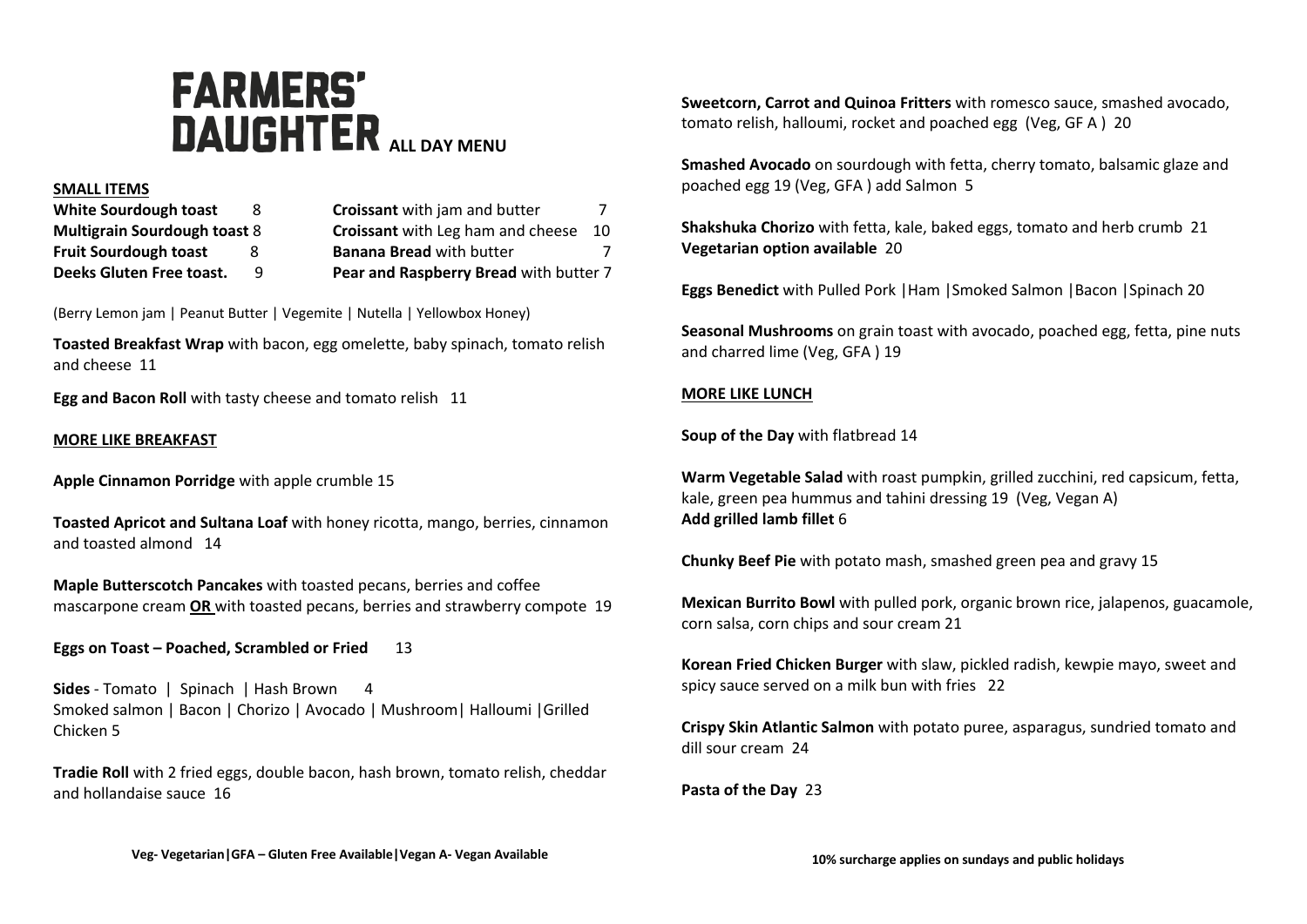**Sides** Salad 6 | Bowl of Fries 8 Sauce options – Garlic aioli | Siracha aioli | Tomato | BBQ

# **Toasties/Bagels/ Wraps with fries or salad** 14.50

**Bagel** with smoked salmon, capers, red onion, rocket and cream cheese

**Poppyseed Bagel** with pastrami, sauerkraut, mustard, pickles, rocket, cheese and garlic aioli

**Grilled Chicken Breast Toastie** with bacon, baby spinach, sun dried tomato, garlic aioli and cheddar

**Vegetarian Toastie** roast pumpkin, zucchini, baby spinach, halloumi cheese and pesto

**Tomato Wrap** with chorizo, red pepper, bocconcini, baby spinach, chipotle mayo

**Quiche** Lorraine and salad 12

**Quiche** with truffled asparagus and salad (Veg) 12

#### **House-made Pies and Rolls with fries or salad** 12

Chunky Beef pie Chicken and Leek pie

Beef Sausage roll Chorizo roll Spinach and fetta roll (Veg)

## **Cold Drinks**

#### **JUICES** (8)

**Fresh Orange** Valencia oranges **Sunrise** Orange, carrot, green apple, ginger and beetroot **Green Glow** Apple, celery, cucumber, spinach and lemon

## **SMOOTHIES** (9)

**Sticky Green** almond milk**, a**pple, celery, cucumber, spinach, banana &lime. **Pretty n Pink** mixed berries, apple juice and fresh lime and ice. **The Buzz** vanilla gelato, banana, milk with a shot of espresso OR honey.

#### **MILKSHAKES / THICK SHAKES (7.50/9)**

Chocolate, Caramel, Vanilla, Strawberry or Lime Kids milkshake (6)

#### **FRAPPES** (8)

Mango, Passionfruit, Pineapple and Lemon Coffee and/or caramel Chocolate Mocha

## **SPARKLING DRINKS**

Coke, Coke Zero, Sprite, Fanta, (4.0) Aranciata Rossa, Limonata (4.5) Bundaberg Ginger Beer, Apple Cider, Pink Grapefruit (4.5) Bundaberg Lemon, Lime & Bitters, Tropical Mango (4.5) Iced Tea with peach or lemon (4.5) San Pellegrino Mineral Water (250ml 3.5/500ml 6)